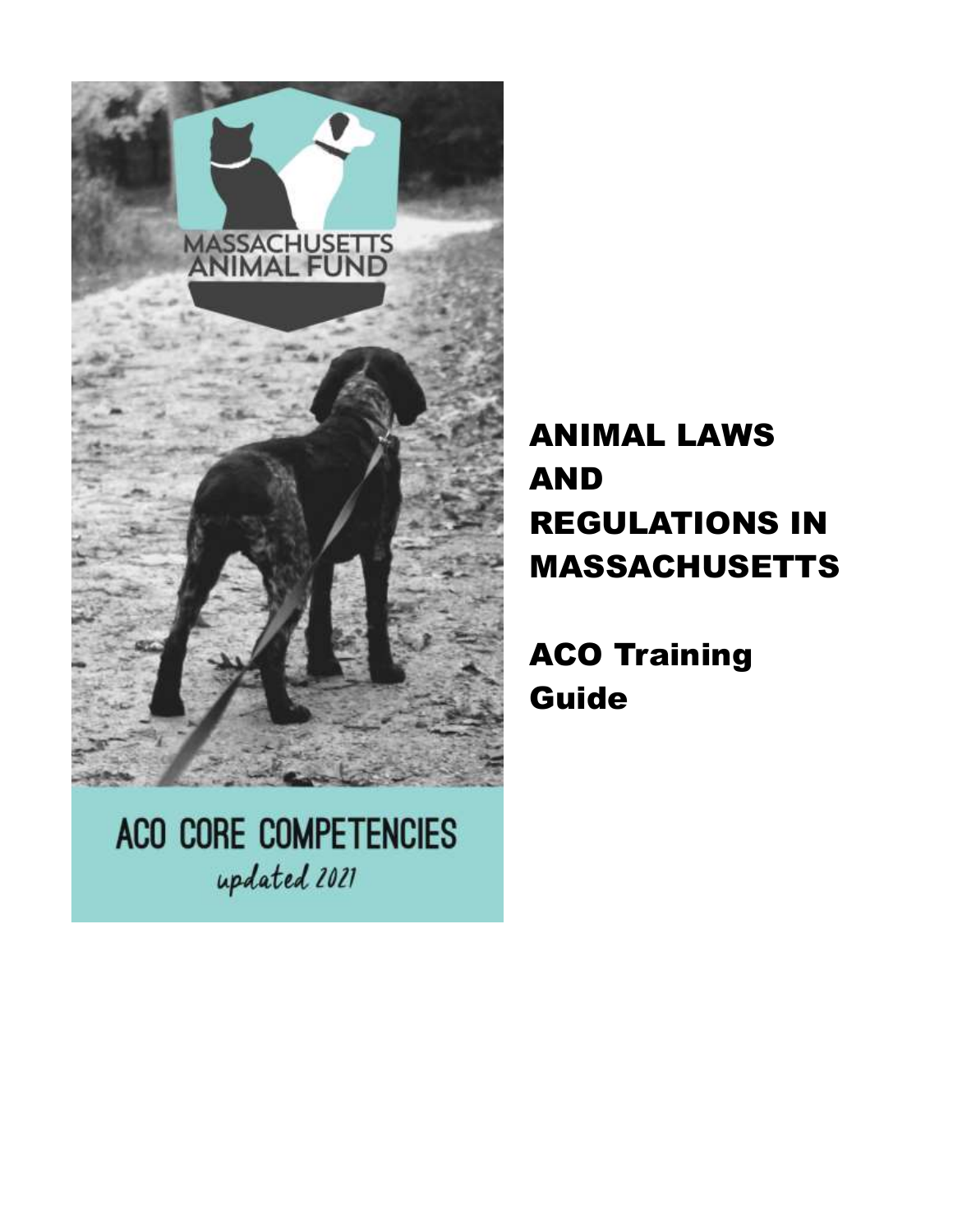

## **Table of Contents**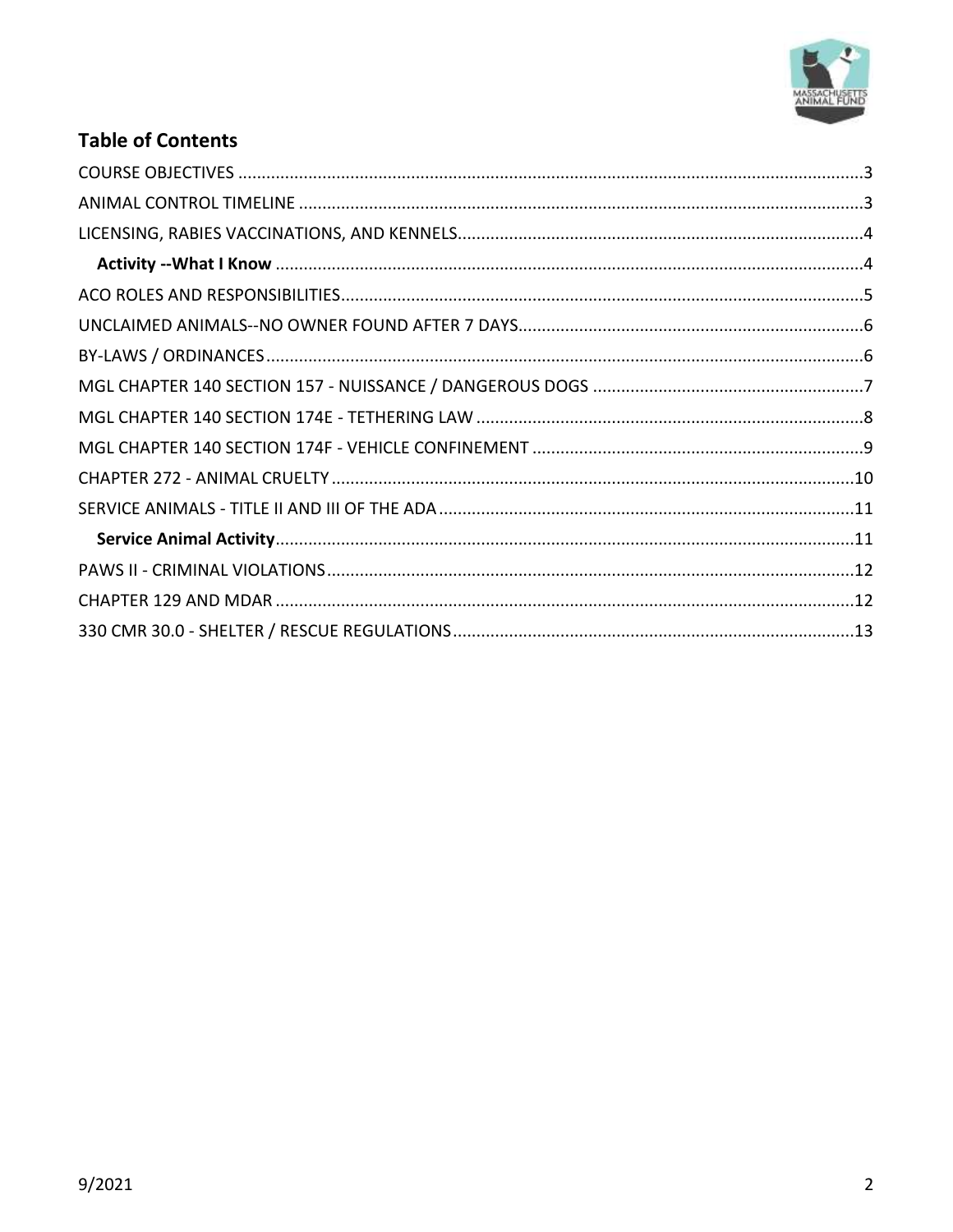

# <span id="page-2-0"></span>**COURSE OBJECTIVES**

At the end of these sessions, you will be able to:

- Discuss the sections in the current MGL that contain the majority of ACO duties and responsibilities.
- Identify the registration and licensing requirements for dogs.
- Discuss the requirements for Kennel licenses.
- identify rabies vaccination requirements.
- Discuss the identification of nuisance/dangerous dogs and the correct steps in dog control.
- Discuss the Importance of the tethering and confinement MGL.
- Discuss chapter 272 animal cruelty laws and investigations.
- Know the roles of Animal Inspectors and why cooperation with ACOs is essential
- Know reporting requirements
- Understand an ACOs responsibility and restrictions in responding to wildlife situations
- Gain basic animal Handling knowledge
- Learn about preparing for emergency situations
- Learn de-escalation techniques
- Write a clear and concise standard incident report

<span id="page-2-1"></span>



LAWS IN SECTION 140 REMAINED MAINLY UNCHANGED FROM 1975-2012,

BUT COUNTY GOVERNMENT STRUCTURE DISSOLVED IN 1990'S LEAVING MUNICIPALITIES ON THEIR OWN WITH NO FUNDS, NO INSPECTIONS

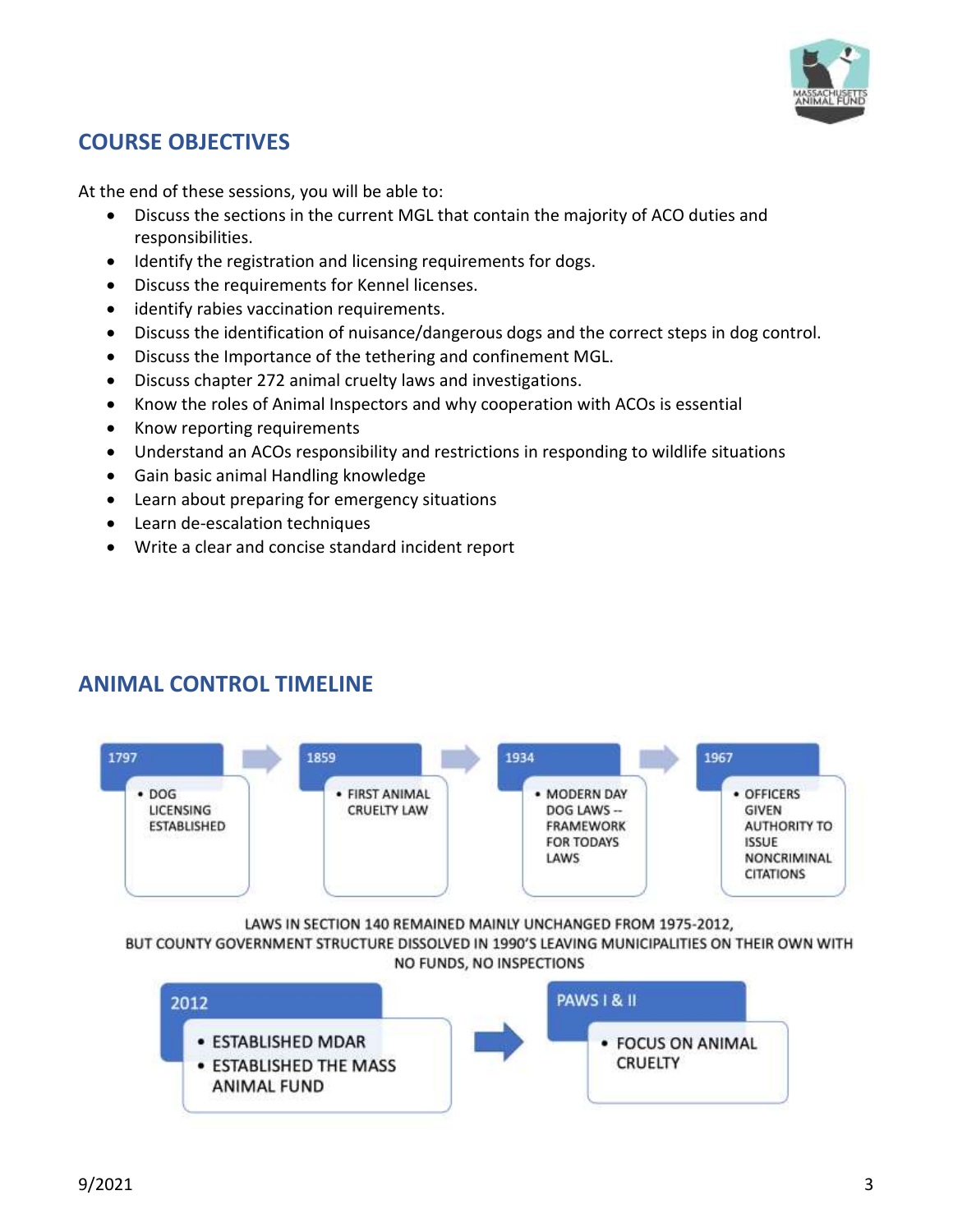

# <span id="page-3-0"></span>**LICENSING, RABIES VACCINATIONS, AND KENNELS**

#### <span id="page-3-1"></span>Activity --What I Know

Directions:

- Answer the questions as best as you can. You'll have 5 minutes to work.
- As we go through the next section, check your answers. If you were incorrect, or if you didn't know the answer, write the correct answer in the space provided.

| Question                                                                                                                                                             | My Answer | Wait, I want to change it! |
|----------------------------------------------------------------------------------------------------------------------------------------------------------------------|-----------|----------------------------|
| All dogs require licenses when it reaches what<br>age?                                                                                                               |           |                            |
| To get a license all dogs have proof of what?                                                                                                                        |           |                            |
| If a six-month or older dog is acquired, the<br>owner has how many days to obtain a license?                                                                         |           |                            |
| What animals must be vaccinated for rabies?                                                                                                                          |           |                            |
| Once a rabies vaccine has expired, the animal is<br>still considered vaccinated. True or False?                                                                      |           |                            |
| What are three things that can lower a license<br>fee set by a municipality?                                                                                         |           |                            |
| I rescue a 2 mo. old puppy. How long do I have<br>to register it?                                                                                                    |           |                            |
| Which of the following are valid reason for a<br>veterinarian to issue an exemption for the<br>rabies shot?                                                          |           |                            |
| a. Immune mediated disease<br>b. Owners don't believe in vaccinations<br>c. Anaphylaxis - severe allergic reaction<br>d. Animal is fractious at the time of the exam |           |                            |
| Foster parents must license a dog individually if<br>they have the dog for ___ days or more                                                                          |           |                            |
| Dogs must have a license, but it is not<br>necessary for them to wear it in public.                                                                                  |           |                            |
| A Kennel license is required if they are ____ or<br>more dogs over 3 mo. on the property.                                                                            |           |                            |
| What is the maximum fine for an unvaccinated<br>dog, cat, or ferret?                                                                                                 |           |                            |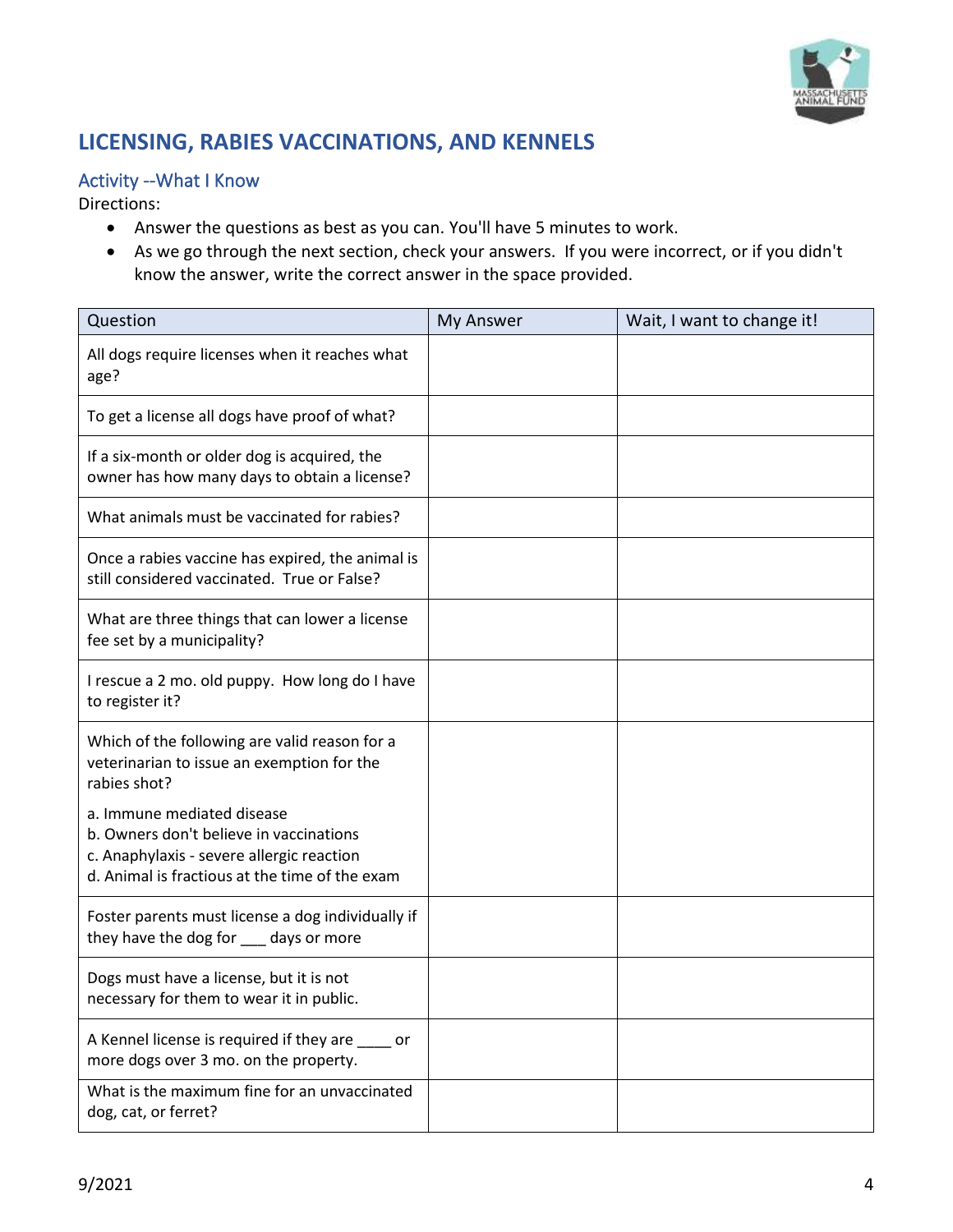

STOP! Go back to ACTIVITY 1. Want to make any changes? What questions do you have?

## <span id="page-4-0"></span>**ACO ROLES AND RESPONSIBILITIES**

Directions:

• Check each task that is the responsibility of an ACO.

| Conduct kennel inspections                                                                                                                            |
|-------------------------------------------------------------------------------------------------------------------------------------------------------|
| Issue dog and kennel licenses                                                                                                                         |
| Adjust license fees                                                                                                                                   |
| Catch and confine dogs not collared or tagged                                                                                                         |
| Complete intake form immediately after pick up                                                                                                        |
| Ensure municipal animals are held in a safe and sanitary location (Municipal<br>Shelter or Massachusetts facility that holds an active kennel license |
| Actively seeks the owner for stray dogs; check for microchip, tattoo, or other ID;<br>check the licensing lists for dogs with a similar description   |
| Post the dog's information on social media, website, flyers                                                                                           |
| Contact police and nearby veterinarians                                                                                                               |
| Conduct inspections of their own shelters                                                                                                             |
| Obtain owner surrender or court awarded custody to place a dog                                                                                        |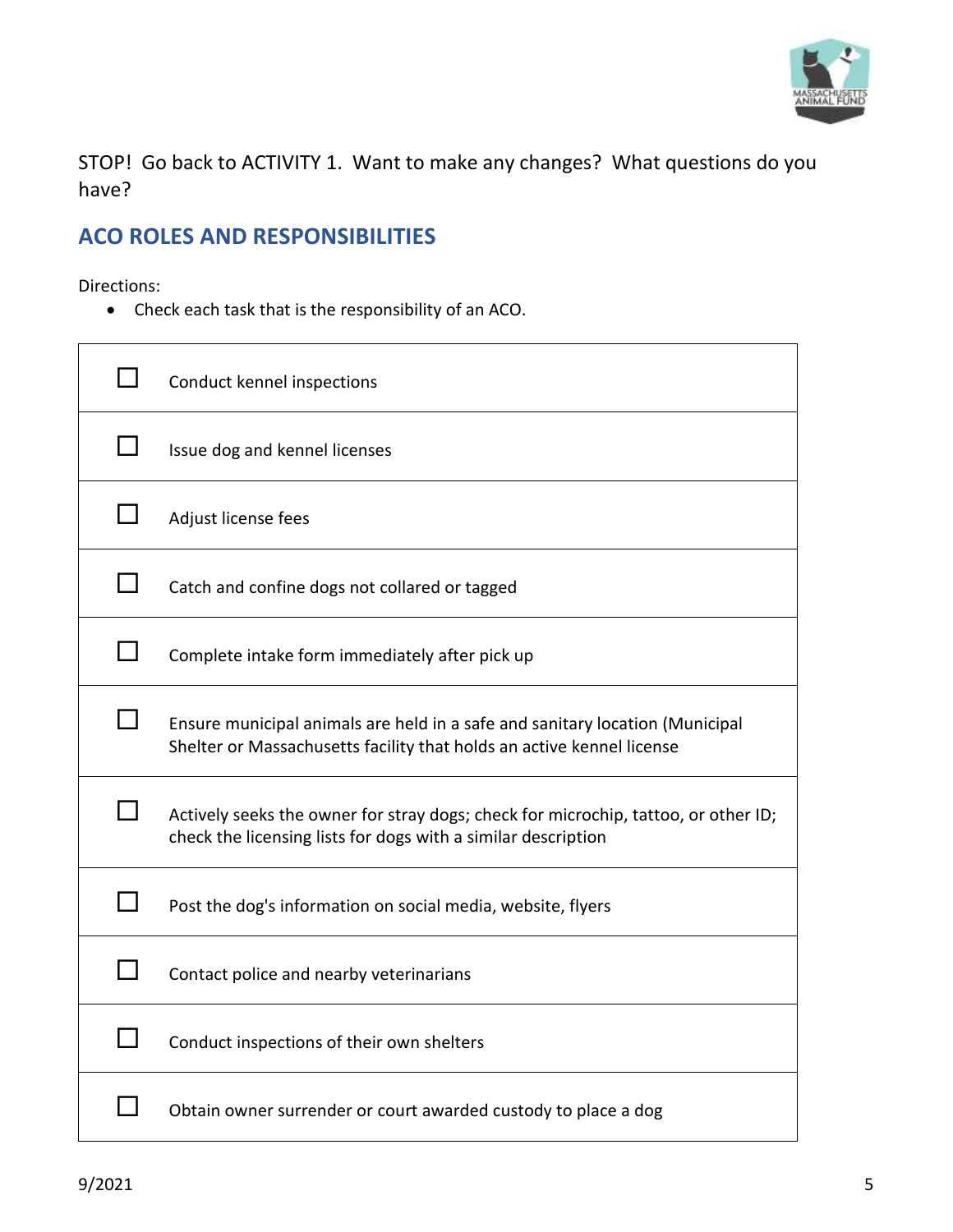

# <span id="page-5-0"></span>**UNCLAIMED ANIMALS--NO OWNER FOUND AFTER 7 DAYS**

| Options (Municipality and ACO)                                    |                                                                                                                                          |              |
|-------------------------------------------------------------------|------------------------------------------------------------------------------------------------------------------------------------------|--------------|
| Option 1- Adoption                                                | Potential for liability<br>$\bullet$<br>Behavior and health status<br>$\bullet$<br>must be assessed                                      | <b>Notes</b> |
| Option 2 - Transfer the Animal<br>to registered<br>shelter/rescue | Assessments of behavior<br>$\bullet$<br>and health must be<br>completed<br><b>CANNOT Transfer to a</b><br>$\bullet$<br>research facility | <b>Notes</b> |
| Option 3 - Euthanasia                                             | by a vet or under vet<br>supervision<br>Barbiturates are the only<br>$\bullet$<br>acceptable means in non-<br>emergency situations       | <b>Notes</b> |

# <span id="page-5-1"></span>**BY-LAWS / ORDINANCES**

DISCUSSION TAKE-AWAY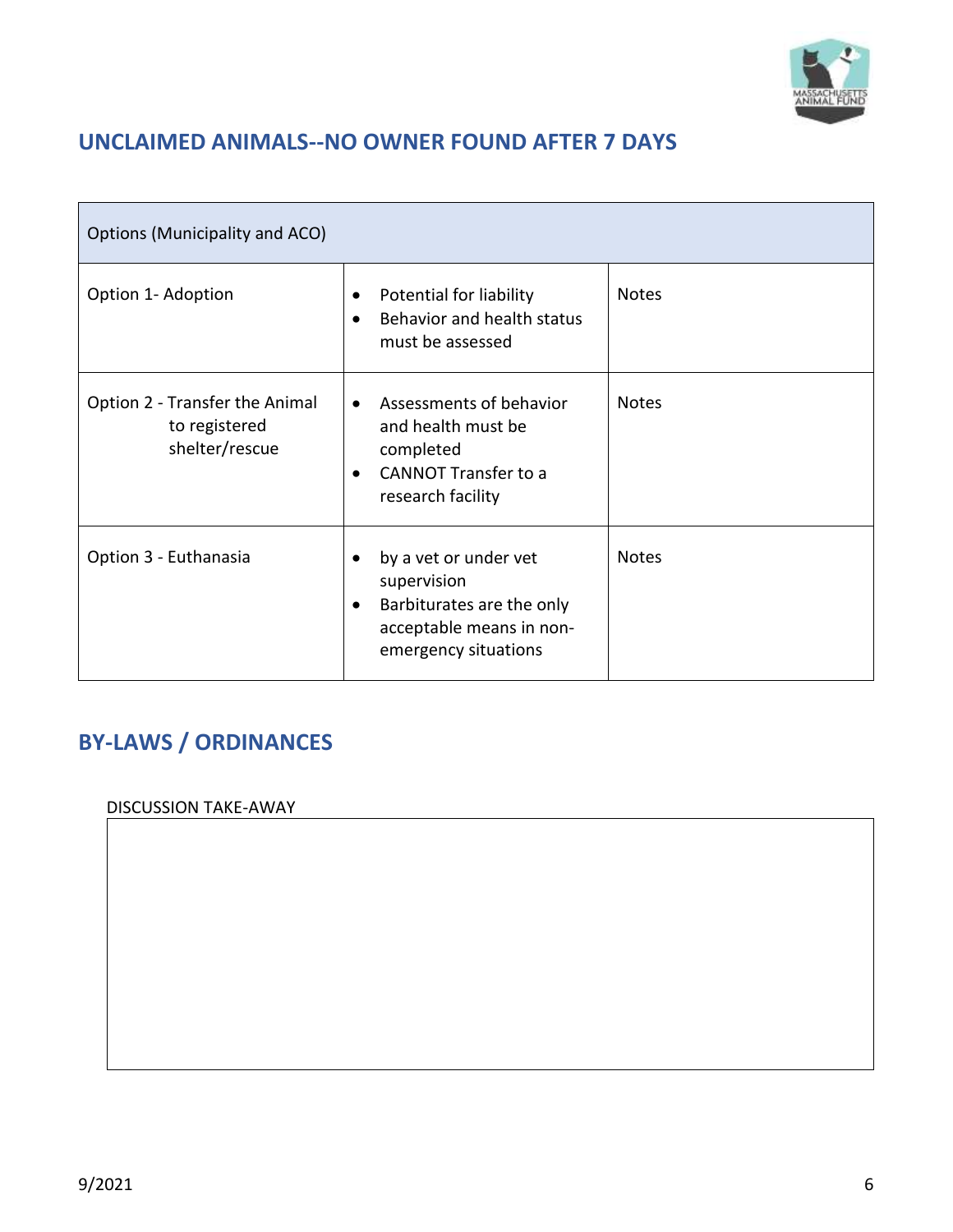

# <span id="page-6-0"></span>**MGL CHAPTER 140 SECTION 157 - NUISSANCE / DANGEROUS DOGS**

### **Key Points**

| Complaints             |  |
|------------------------|--|
| Hearings               |  |
| Options                |  |
| Orders                 |  |
| Change of<br>State     |  |
| Change of<br>Ownership |  |
| Penalties              |  |

Additional notes: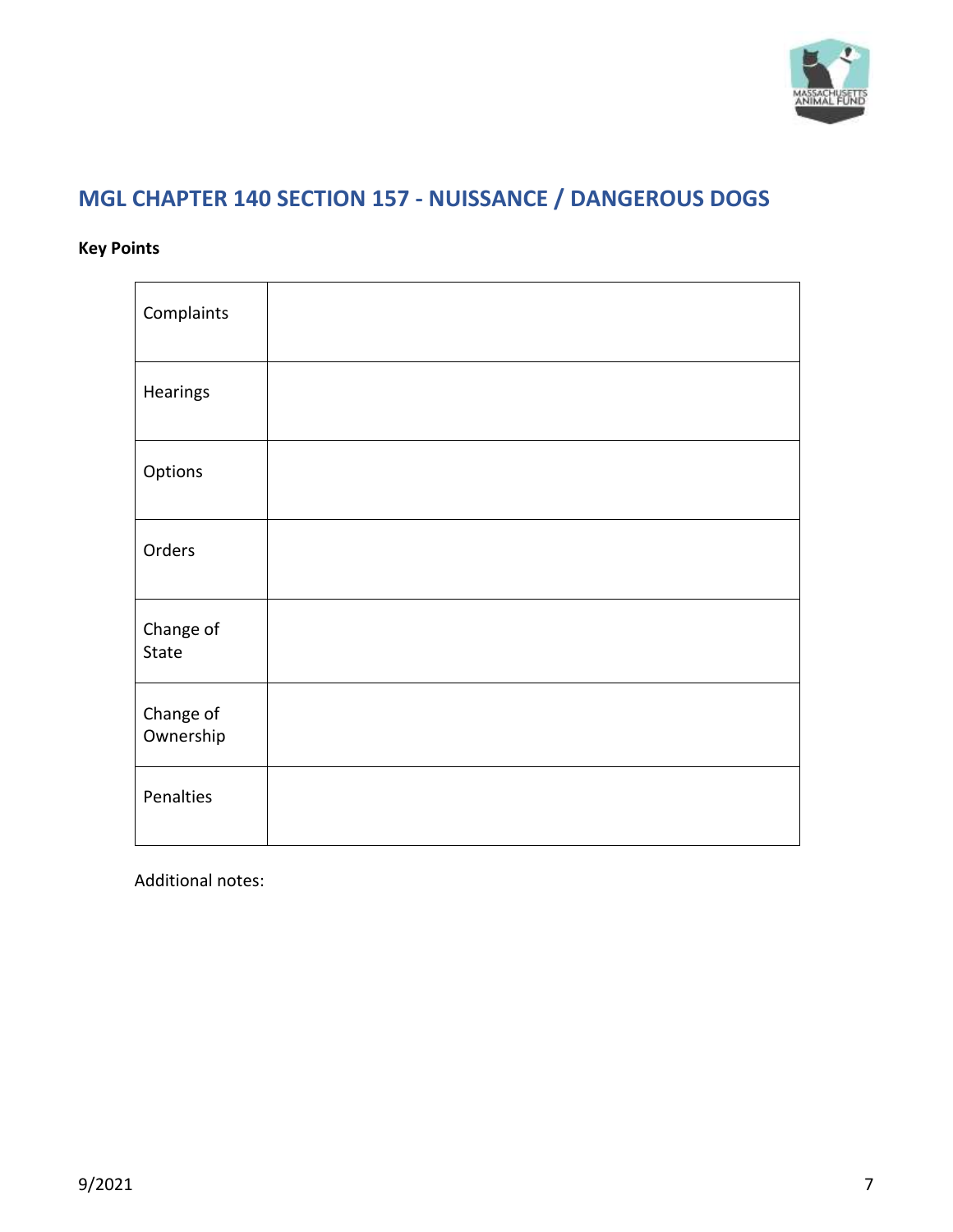

# <span id="page-7-0"></span>**MGL CHAPTER 140 SECTION 174E - TETHERING LAW**

### **Key Points**

| <b>Key Section</b>                                                                            |  |
|-----------------------------------------------------------------------------------------------|--|
| Common Issues                                                                                 |  |
| Key Requirements<br>Under the Law--<br><b>Tethering Sections</b><br>174 (a)(b)                |  |
| Key Requirements<br>Under the Law--<br>Adequate Shelter<br>Section 174E (c)                   |  |
| Key Requirements<br>Under the Law--<br>Environmental<br><b>Conditions Section</b><br>174E (d) |  |
| Exemptions to<br>Section 174E (e)                                                             |  |
| <b>Cruel Conditions</b><br>Sections 174E (f)                                                  |  |
| Fines/Penalties                                                                               |  |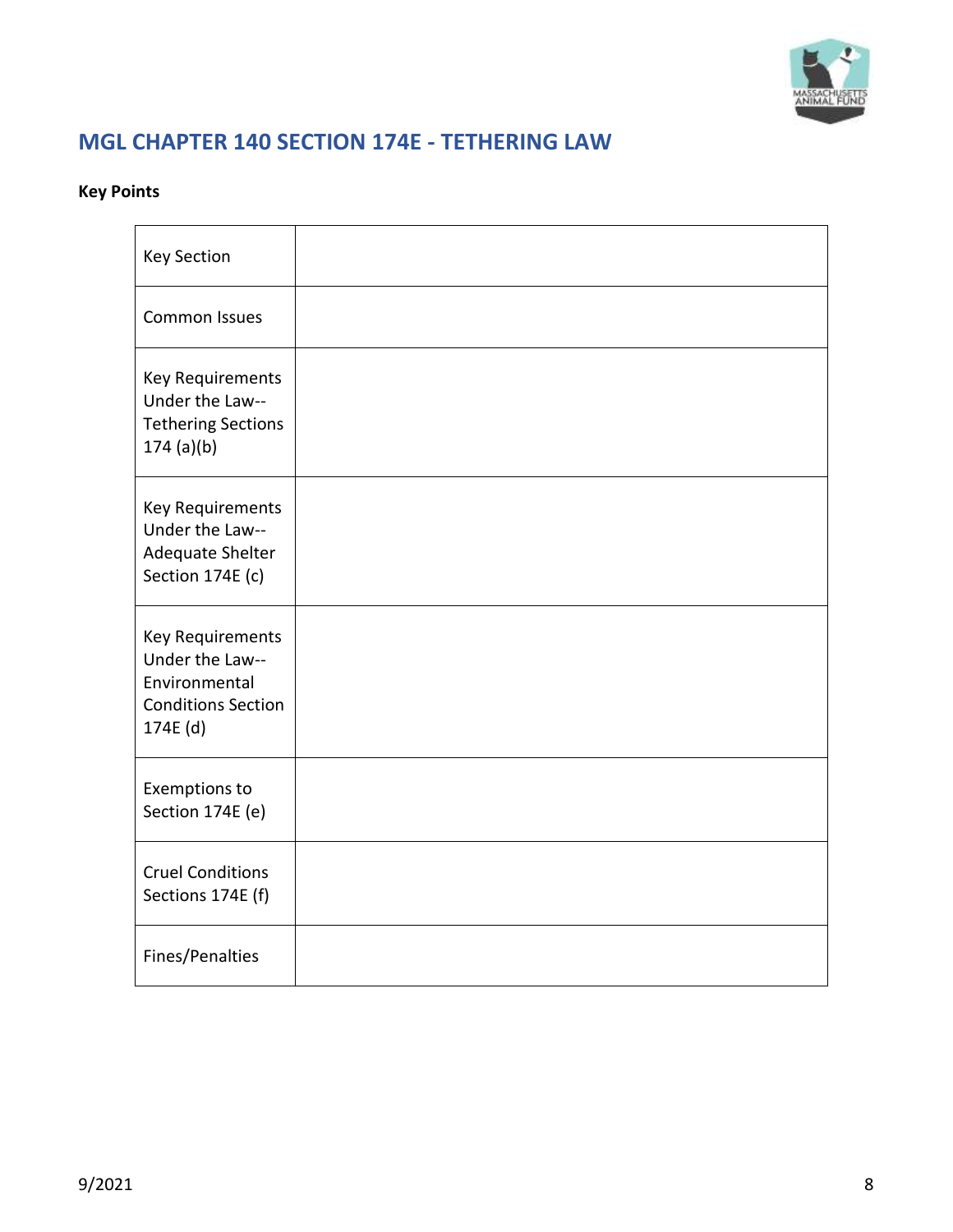

## <span id="page-8-0"></span>**MGL CHAPTER 140 SECTION 174F - VEHICLE CONFINEMENT**



WHAT IS THE BIGGEST DIFFERENCE BETWEEN CIVILIAN ACTION AND ACO/LAW ENFORCEMENT ACTION?

Penalties

Discussion Notes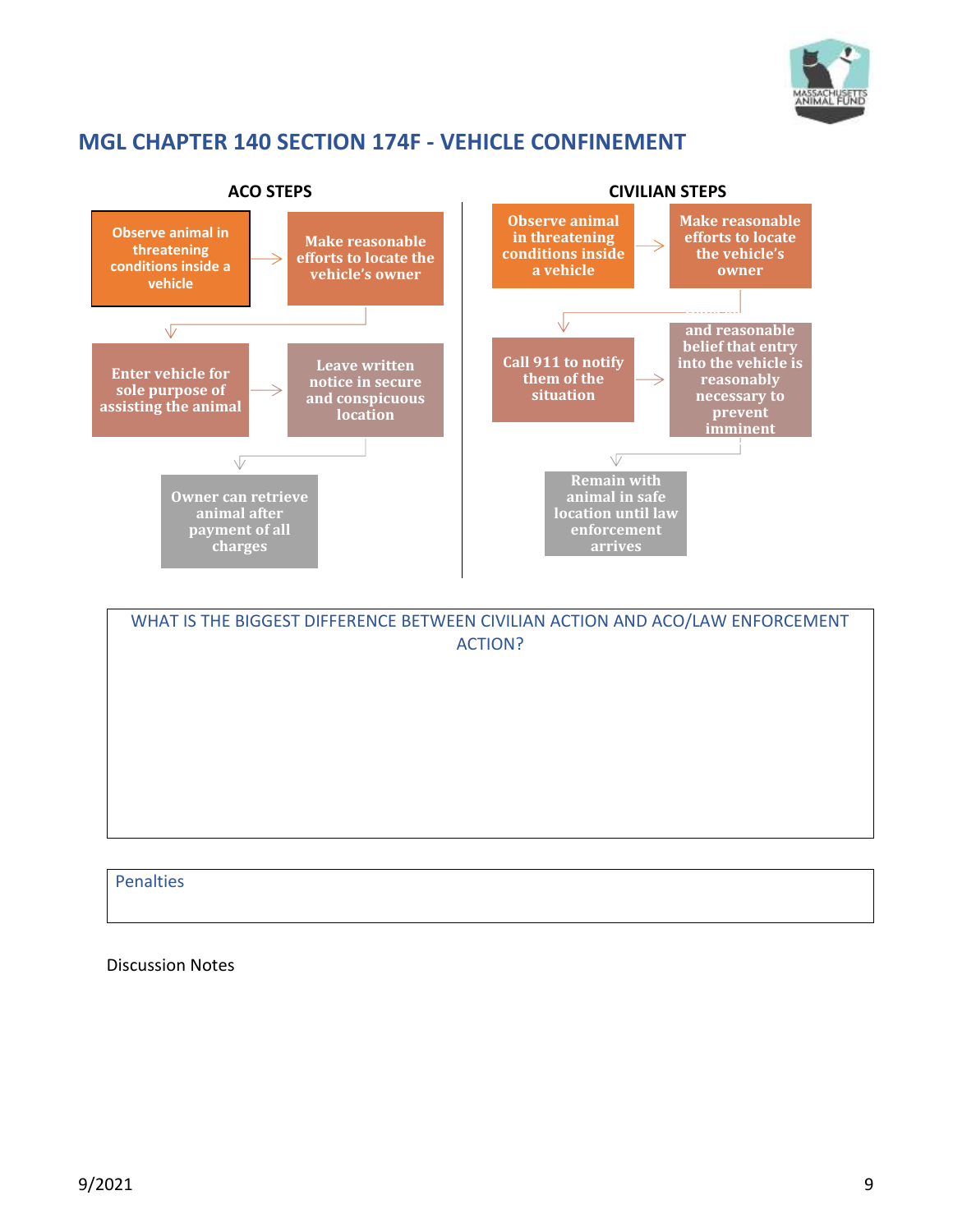

# <span id="page-9-0"></span>**CHAPTER 272 - ANIMAL CRUELTY**

| c |  |
|---|--|
| c |  |
| m |  |

What are the four basic needs of animals?

- 1.
- 2.
- 3.
- 4.

| CRITICAL<br>POINTS WHEN<br>INVESTIGATING<br>ANIMAL<br>CRUELTY |                |
|---------------------------------------------------------------|----------------|
| Exigent                                                       | What are they? |
| Circumstances                                                 |                |
|                                                               |                |
|                                                               |                |
|                                                               |                |
|                                                               |                |
|                                                               |                |
|                                                               |                |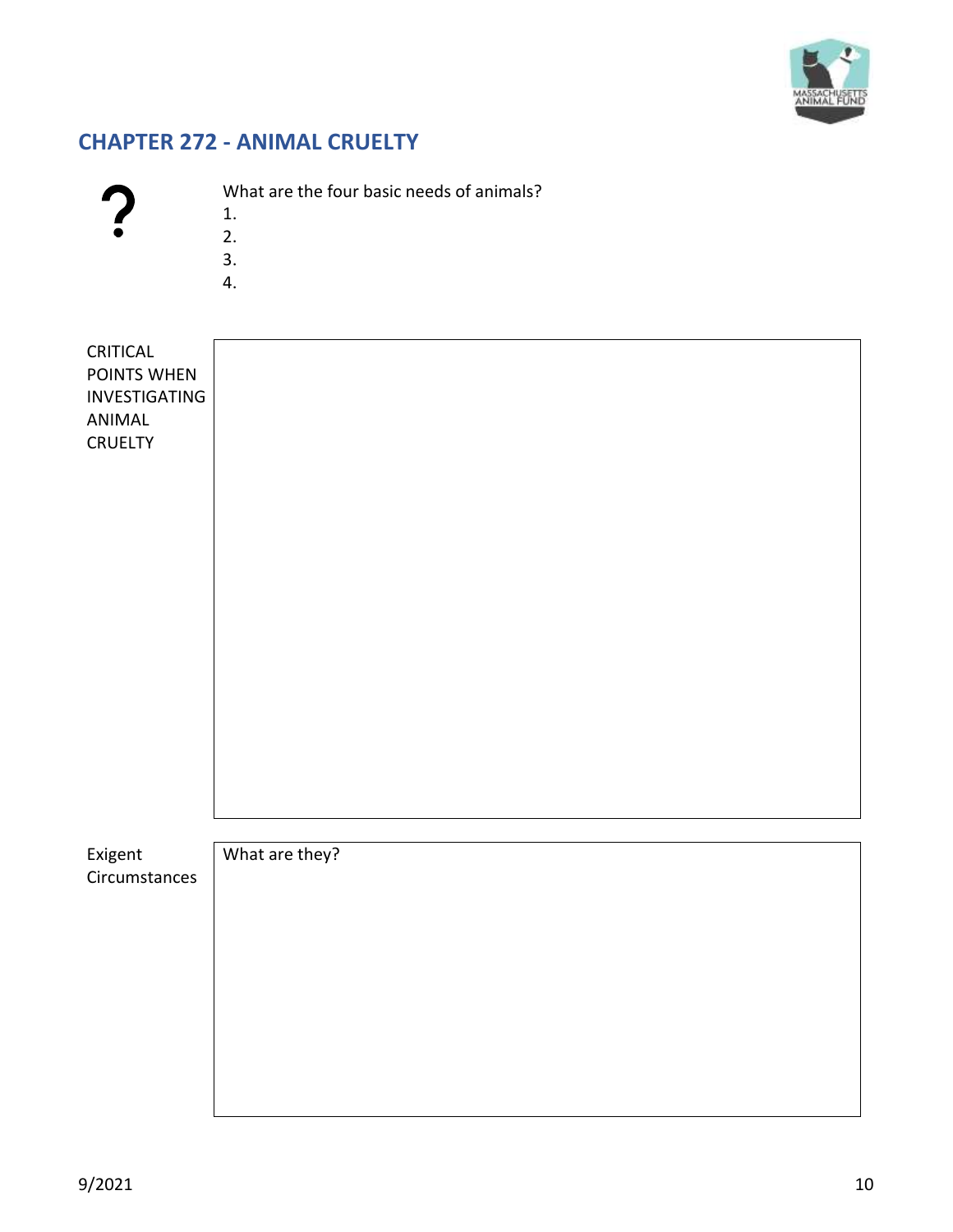

## <span id="page-10-0"></span>**SERVICE ANIMALS - TITLE II AND III OF THE ADA**

#### <span id="page-10-1"></span>Service Animal Activity

**A service animal means any \*dog that is individually trained to do work or perform tasks for the benefit of an individual with a disability, including a physical, sensory, psychiatric, intellectual, or other mental disability."**

Directions:

- Check the descriptions below that describe a service animal
- Cross out the descriptions are not valid descriptions
- Then read the scenario, s

| <b>Comfort Animals</b>         |                              | <b>Psychiatric Service Dog</b> |
|--------------------------------|------------------------------|--------------------------------|
|                                | Guide dog / Seeing Eye Dog   |                                |
| Seizure Response Dog           |                              | Therapy Dog                    |
|                                | <b>Emotional Support Dog</b> |                                |
| <b>Trained Miniature Horse</b> |                              | Social Signal Dog              |

Scenario:

A young man enters a library with a dog. It is obvious that the dog is helping the young man navigate as his guide dog. Can the librarian ask for proof of the animal's certification?

#### KEY POINTS: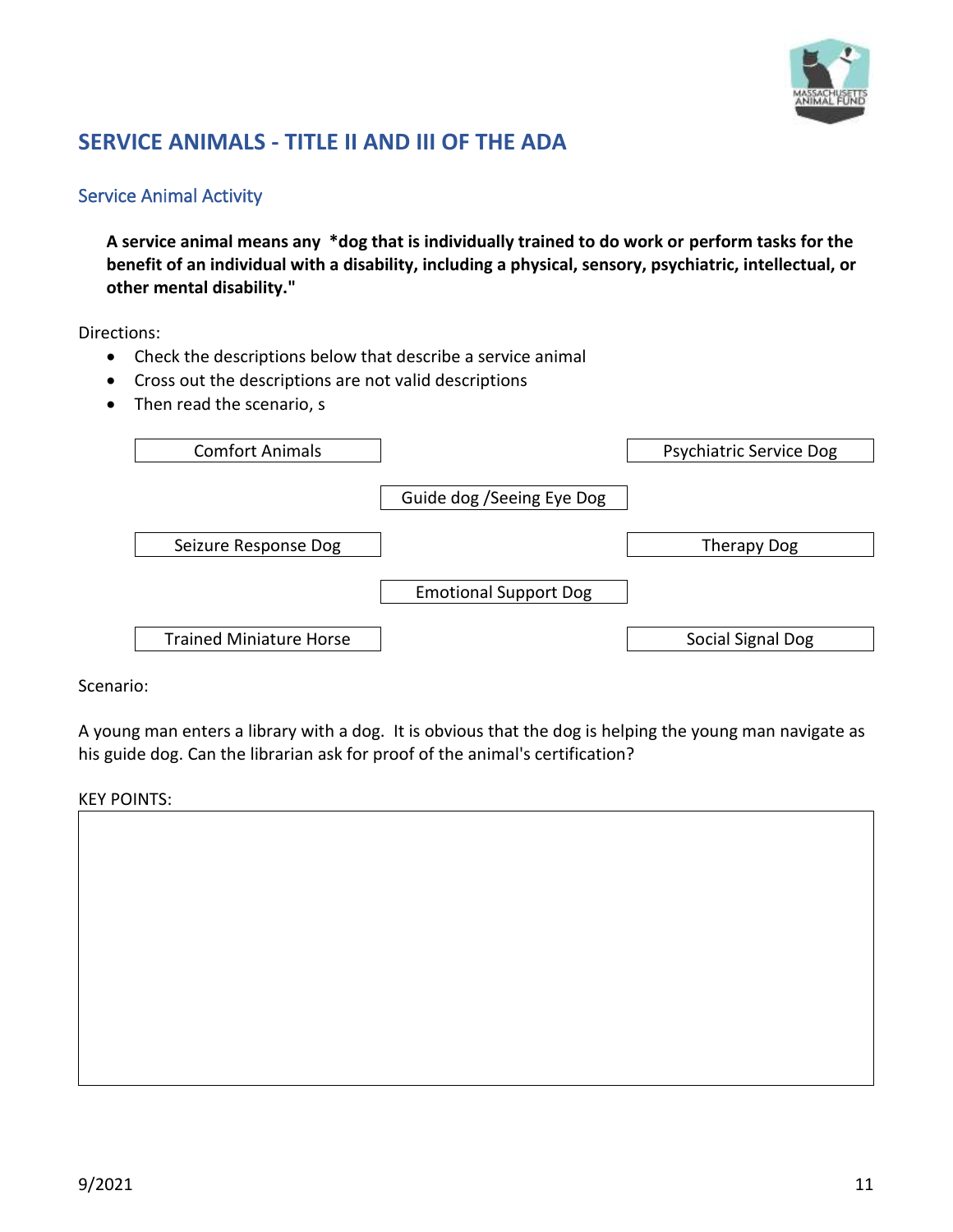

## <span id="page-11-0"></span>**PAWS II - CRIMINAL VIOLATIONS**

#### **Abandoned Animals Key Points**

| Checking<br>Abandoned<br>Property |  |
|-----------------------------------|--|
| <b>ACO</b><br>Responsibilities    |  |

#### **Animal Abuse Key Points**

| Reporting<br>Requirements      |  |
|--------------------------------|--|
| <b>ACO</b><br>responsibilities |  |

#### <span id="page-11-1"></span>**CHAPTER 129 AND MDAR**

#### **Key Points**

| <b>MDAR</b>                          |  |
|--------------------------------------|--|
| Animal Inspector<br>Role             |  |
| Cooperation<br>between ACO and<br>Al |  |
| Wildlife Exposure<br>Protocols       |  |